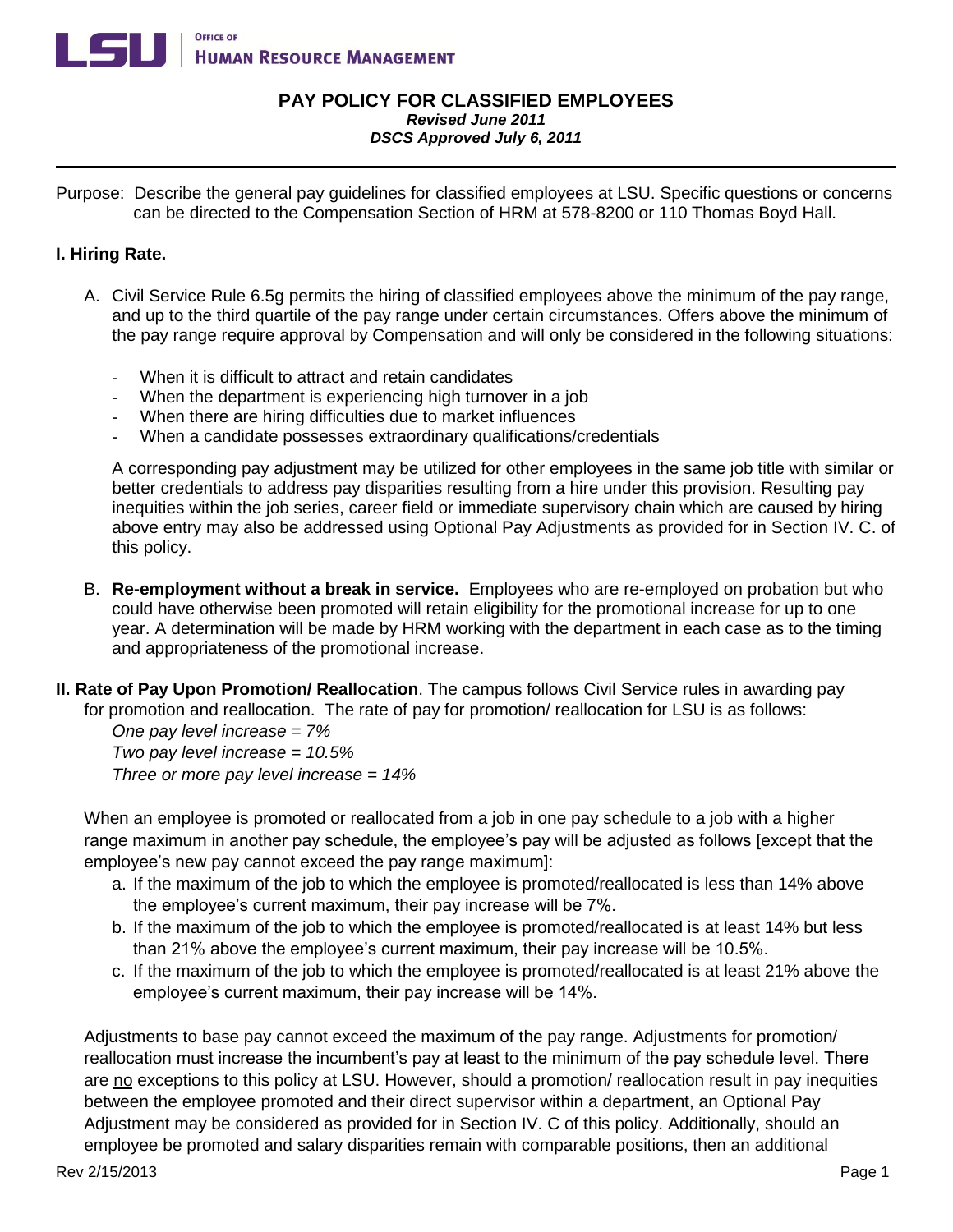adjustment may be considered under Optional Pay Adjustments, as provided for in Section IV. C., given no additional departmental inequities are created.

**III. Rate of Pay Upon Demotion.** The campus follows the reverse of promotional rules for pay on involuntary demotion:

*One pay level decrease = 7% Two pay level decrease = 10.5% Three or more pay level decrease = 14%* 

Typically, voluntary demotions require a 7% pay reduction. Exceptions to the voluntary pay reduction upon demotion will be considered on a case by case basis by Compensation in accordance with Rule 6.10 (d). The exception must be clearly documented and may include conditions to offset future pay increases associated with promotions within a six month period. Factors such as length of service, past job performance, nature of circumstances relating to the demotion, class/pay pattern in the department, whether the action is in LSU's best interest, and other factors may be considered. The pay for demotion cannot exceed the maximum of the pay level to which the employee is demoting.

**IV. Optional Pay Adjustments.** Civil Service permits agencies to adopt a policy which provides for Optional Pay Adjustments to address special pay problems for permanent classified employees. An Optional Pay Adjustment may either be a one-time lump sum, a temporary base pay adjustment or a permanent base pay adjustment. The adjustment is limited to 10% of the employee's base salary within a fiscal year, or 7% in the case of duty based optional pay. Compensation must be consulted on all Optional Pay Adjustment recommendations prior to submission to HRM. Compensation may recommend an Optional Pay Adjustment, however it is at the department's discretion to implement based on the availability of funds, business needs, etc. Requests are generally made on a prospective basis and should be made/approved within 30 days from the action resulting in the pay concern. Requests will be considered on a case by case basis, however no employee at range maximum is eligible for an optional pay adjustment. Among the factors to consider will be the job performance of the employee, salary pattern in the department, any inequities and/or impact on other employees, and the importance of the incumbent/ position to the overall operation of the department. LSU has adopted a policy to provide for Optional Pay Adjustments in the following situations:

- A. **Retention.** Provides for the retention of a valued employee seeking a job outside of state employment. Permanent pay adjustments will be given in such cases. The department must provide documentation relating to the potential loss of the employee and only those situations in which the incumbent has special competencies or the market influences the filling of vacancies will be considered. Also, a copy of the written offer or verification of the offer must be included. This provision should not be used if other inequities are created within the department. Employees at the range maximum may be considered for a one time lump sum payment. An Optional Pay Adjustment for Retention may be utilized when:
	- The employee's expertise is critical to the institution's mission;
	- The employee's performance is judged to be exemplary, and
	- There is a significant risk, which must be verified and documented in writing based upon first-hand knowledge, that the employee will leave the institution as a result of a concrete offer of the high probability of a concrete offer of employment elsewhere.
- B. **Recruiting Difficulties.** Provides for attracting permanent state employees into jobs for which there is difficulty in recruiting. Such jobs may include part-time jobs, highly technical jobs, jobs in heavy demand/ short supply in the market, jobs with special requirements/ competencies. The policy may be used to consider attracting employees to LSU from other agencies (e.g. lateral move requires significant re-training) based on the above factors and/or the unique competencies of the incumbent. This may also include details to special duty. When this job is used to attract a probational hire, any optional pay adjustment must be delayed until the employee attains permanent status. An Optional Pay Adjustment for Recruiting Difficulties may be utilized when: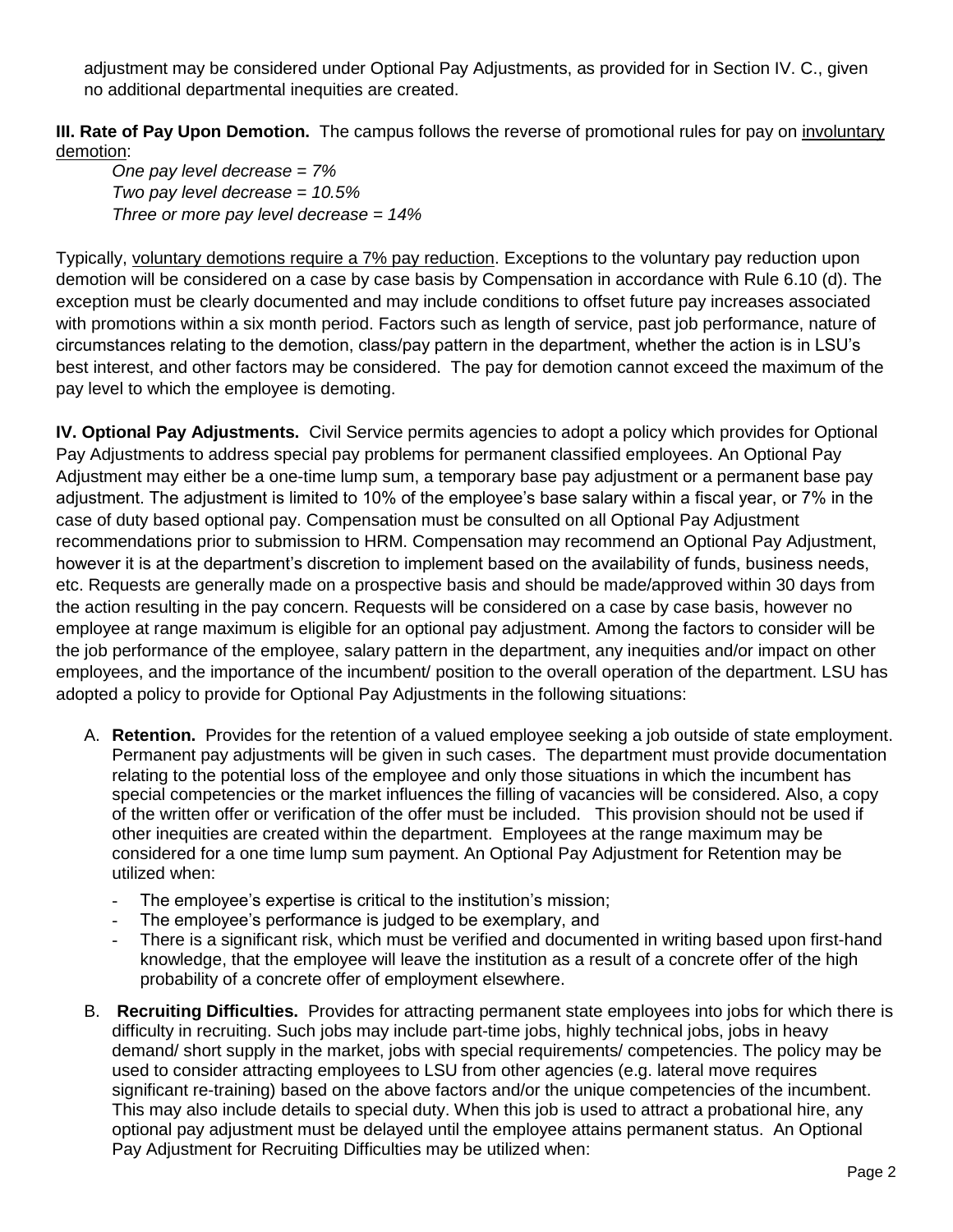- There is a history of difficulty recruiting or retaining personnel
- The employee possesses knowledge, skills and abilities which are clearly defined as difficult to recruit
- The employee's expertise is in an area which is documented as having a critical labor market shortage, and
- Local labor market conditions support such an adjustment
- C. **Equity Adjustments.** Provides a means to consider pay inequities within a department for employees with similar levels of responsibility, work experience, qualifications and work performance with significant salary disparities. Such inequities may have been created due to:
	- A Promotion/ reallocation of an employee that results in their salary remaining inequitable with comparable positions
	- Hiring salaries associated with Rule 6.5g adjustments or Rule 6.5b Special Entrance Rates (SERs) for department employees in the same job series
	- An offer, corresponding adjustment, promotion or reallocation, that results in a subordinate's pay either exceeding that of his/her supervisor or remaining within 7% of his/her supervisor's pay.
	- Other instances due to a structure adjustment or similar circumstance on a case by case basis.
- D. **Additional Duties.** Departments may request a pay adjustment up to 7% for employees that take on additional duties that cannot be recognized by reallocation as a one- time lump sum, a temporary base pay adjustment or a permanent base pay adjustment. Optional pay adjustments for temporary duties will be reviewed at least annually and will generally not extend beyond one year. A one-time lump sum payment can be considered for employees at the salary range maximum. An Optional Pay Adjustment for Additional Duties may be utilized when:
	- There are factually- established increased job responsibilities
	- Additional duties involve new and/or higher level tasks apart from the incumbent's current normal duties or natural job evolution.
	- Duties are related to significant special projects
	- Duties cannot be assigned a higher job title through detail or reallocation

Requests for the use of optional pay adjustments must be addressed through the Dean/ Department Head to the Compensation Section of HRM.

All Optional Payments for additional duties made under delegated authority will be reported to Civil Service according to current DSCS Guidelines on the Optional Pay Review Form, and, in the case of permanent additional duties, be accompanied by an SF-3 detailing those new duties.

An annual report must submit by July 31 to Civil Service detailing all payments made to employees under this policy.

This policy shall be posted in the Office of HRM, 304 Thomas Boyd Hall. A listing of all employees who receive increases in accordance with this rule shall be posted in the same manner.

- **V. Pay for Special Job Situations.** LSU recognizes the need to use shift pay, on call pay, premium pay, and special entrance rates to address special job situations at LSU.
	- A. **Shift Pay.** "Shift pay" may be considered when the job involves working regular evening and/or late night hours, and weekends although shift pay is not required. Departments adopting shift pay must have a department policy approved by Compensation. Shift pay may be paid for:
		- Evening shifts (beginning at noon or after and ending before midnight)
		- Late night shifts (shift that includes midnight)